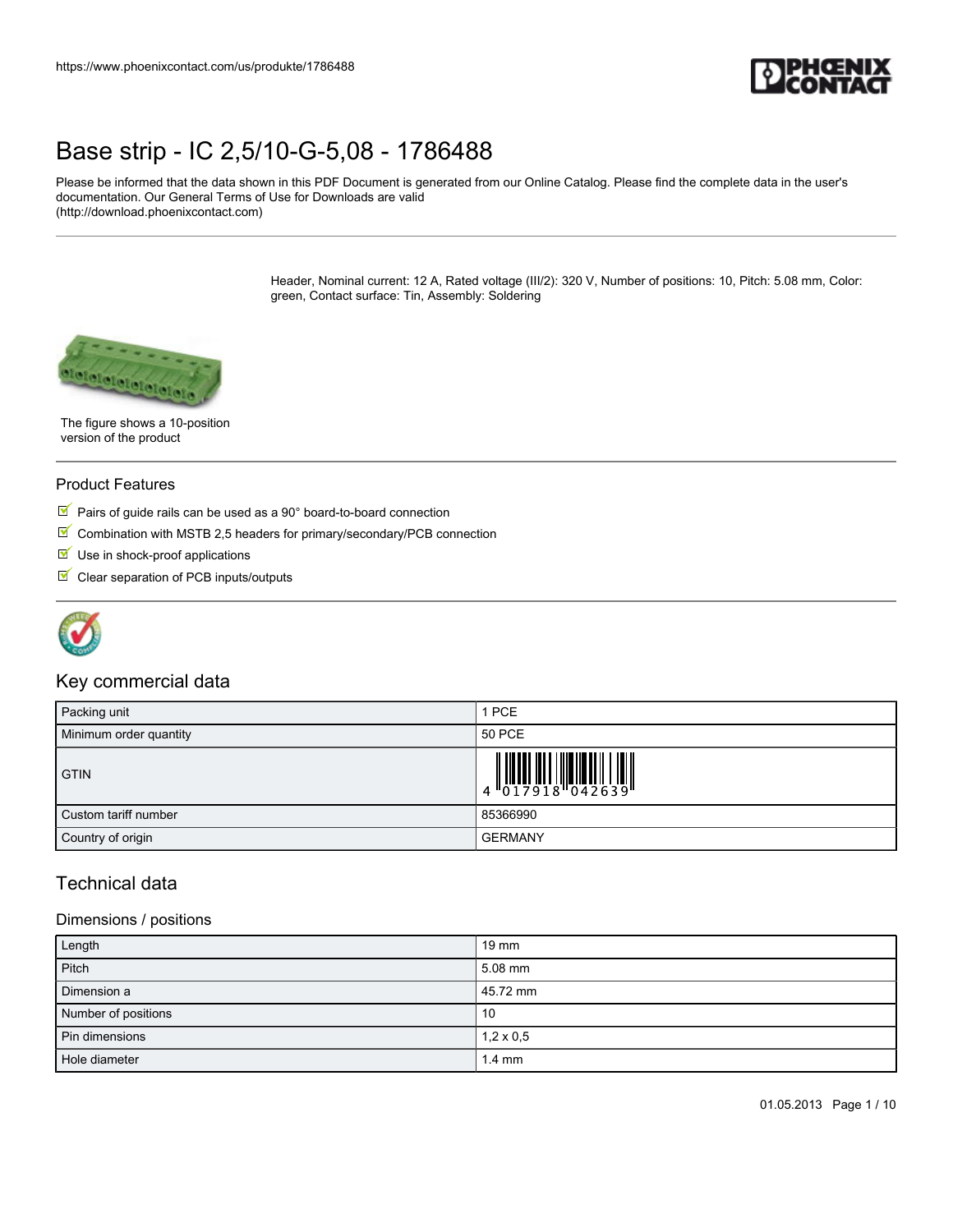

## Technical data

#### Technical data

| Range of articles                       | $IC 2,5/-.G$    |
|-----------------------------------------|-----------------|
| Insulating material group               |                 |
| Rated surge voltage (III/3)             | 4 <sub>kV</sub> |
| Rated surge voltage (III/2)             | 4 kV            |
| Rated surge voltage (II/2)              | 4 kV            |
| Rated voltage (III/2)                   | 320 V           |
| Rated voltage (II/2)                    | 630 V           |
| Connection in acc. with standard        | EN-VDE          |
| Nominal current $I_N$                   | 12 A            |
| Nominal voltage U <sub>N</sub>          | 320 V           |
| Maximum load current                    | 12 A            |
| Insulating material                     | <b>PA</b>       |
| Inflammability class according to UL 94 | V <sub>0</sub>  |
| Color                                   | green           |
| Nominal voltage, UL/CUL Use Group B     | 250 V           |
| Nominal current, UL/CUL Use Group B     | 12 A            |
| Nominal voltage, UL/CUL Use Group D     | 300 V           |
| Nominal current, UL/CUL Use Group D     | 10 A            |

## **Classifications**

#### ETIM

| ETIM 3.0        | EC001121 |
|-----------------|----------|
| <b>ETIM 4.0</b> | EC002637 |
| <b>ETIM 5.0</b> | EC002637 |

### UNSPSC

| <b>UNSPSC 11</b>     | 39121409 |
|----------------------|----------|
| <b>UNSPSC 12.01</b>  | 39121409 |
| <b>UNSPSC 13.2</b>   | 39121409 |
| UNSPSC 6.01          | 30211810 |
| <b>UNSPSC 7.0901</b> | 39121409 |

### eCl@ss

| eCl@ss 4.0 | 272607xx |
|------------|----------|
| eCl@ss 4.1 | 27260701 |
| eCl@ss 5.0 | 27260701 |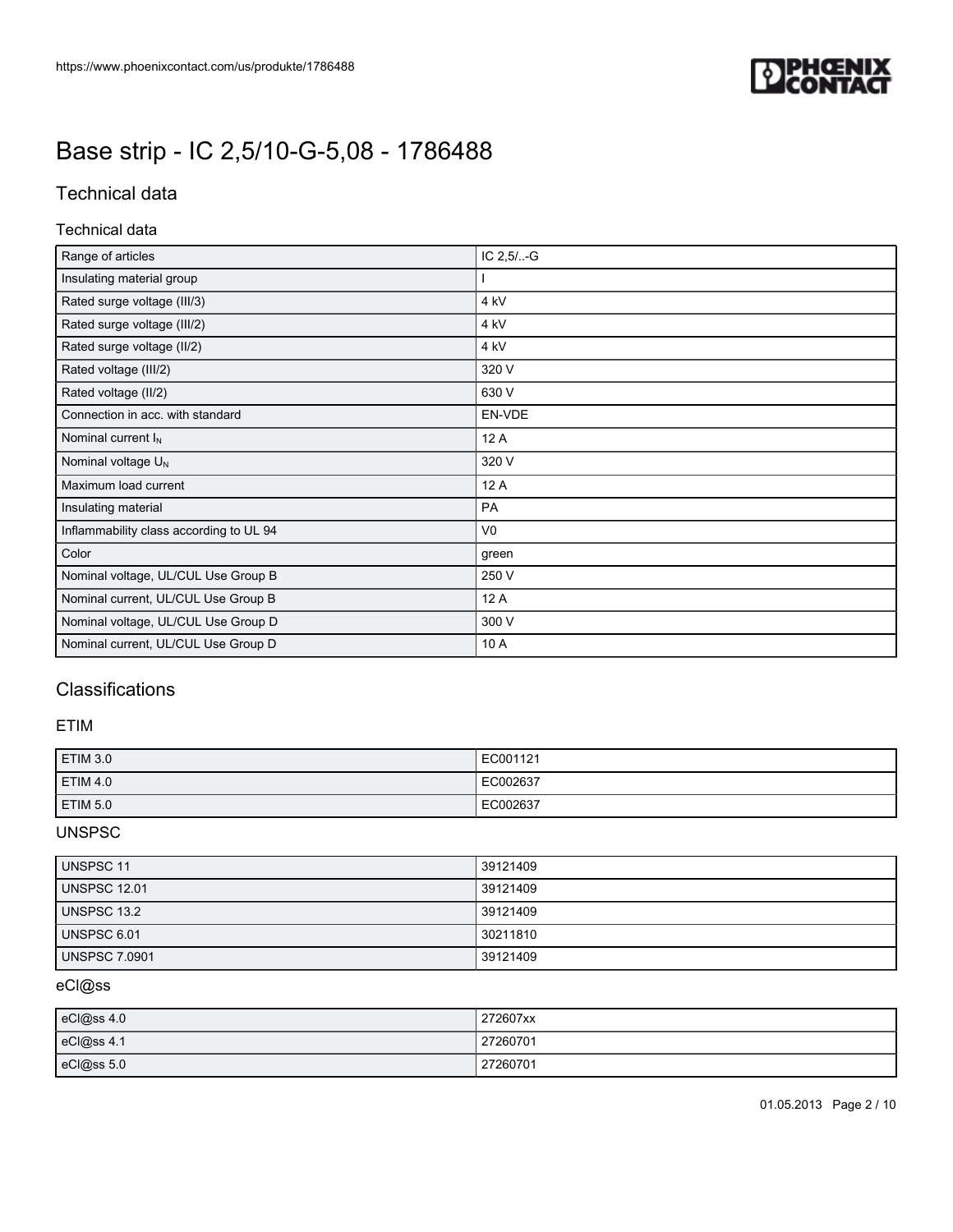

## **Classifications**

### eCl@ss

| eCl@ss 5.1 | 27260701 |
|------------|----------|
| eCl@ss 6.0 | 27260704 |
| eCl@ss 7.0 | 27440402 |

## Approvals

### Approvals

#### Approvals

CSA / UL Recognized / VDE Gutachten mit Fertigungsüberwachung / cUL Recognized / GOST / IECEE CB Scheme / GOST / CCA / cULus Recognized

#### Ex Approvals

#### Approvals submitted

### Approval details

| $ {}_{\mathsf{CSA}}@$ |       |       |
|-----------------------|-------|-------|
|                       | D     | ◡     |
| Nominal current IN    | 10A   | 10 A  |
| Nominal voltage UN    | 300 V | 300 V |

| UL Recognized <b>W</b> |       |       |  |
|------------------------|-------|-------|--|
|                        | B     | D     |  |
| Nominal current IN     | 12A   | 10A   |  |
| Nominal voltage UN     | 250 V | 300 V |  |

| VDE Gutachten mit Fertigungsüberwachung |     |
|-----------------------------------------|-----|
|                                         |     |
| Nominal current IN                      | 12A |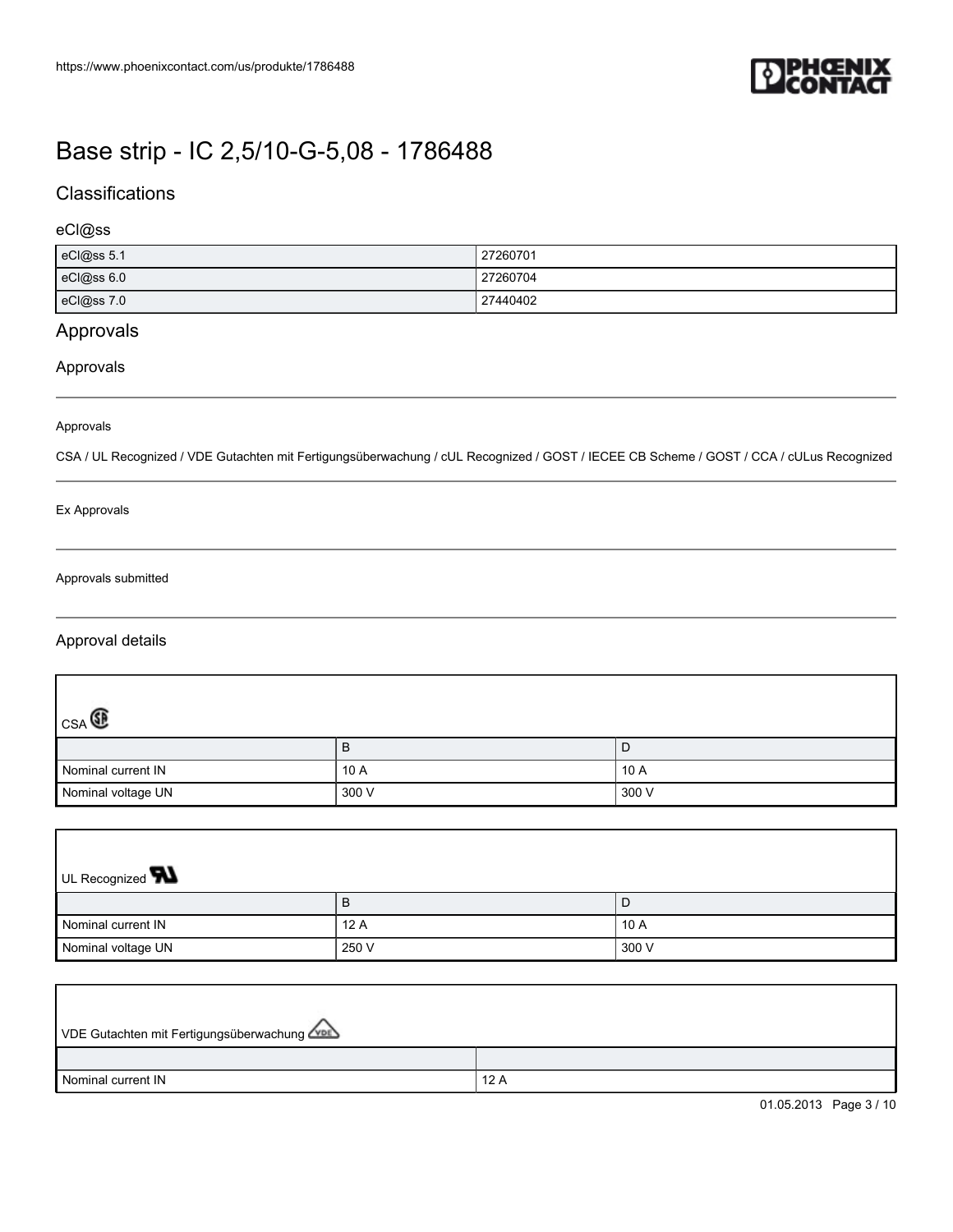

## Approvals

| UN.<br>Nor<br>voltage | つらへ<br>∠∪∪ |
|-----------------------|------------|

| CUL Recognized $\mathbf{R}$ |       |        |  |
|-----------------------------|-------|--------|--|
|                             | в     | l D    |  |
| Nominal current IN          | 12A   | l 10 A |  |
| Nominal voltage UN          | 250 V | 300 V  |  |

# GOST<sup>P</sup>

| <b>ECEE CB Scheme</b> |       |
|-----------------------|-------|
|                       |       |
| Nominal current IN    | 12A   |
| Nominal voltage UN    | 250 V |

| $\sim$ $\sim$ $\sim$<br>È |  |  |
|---------------------------|--|--|

| <b>CCA</b>         |       |  |
|--------------------|-------|--|
|                    |       |  |
| Nominal current IN | 12A   |  |
| Nominal voltage UN | 250 V |  |

cULus Recognized a **Wus** 

## Accessories

Accessories

Plug/Adapter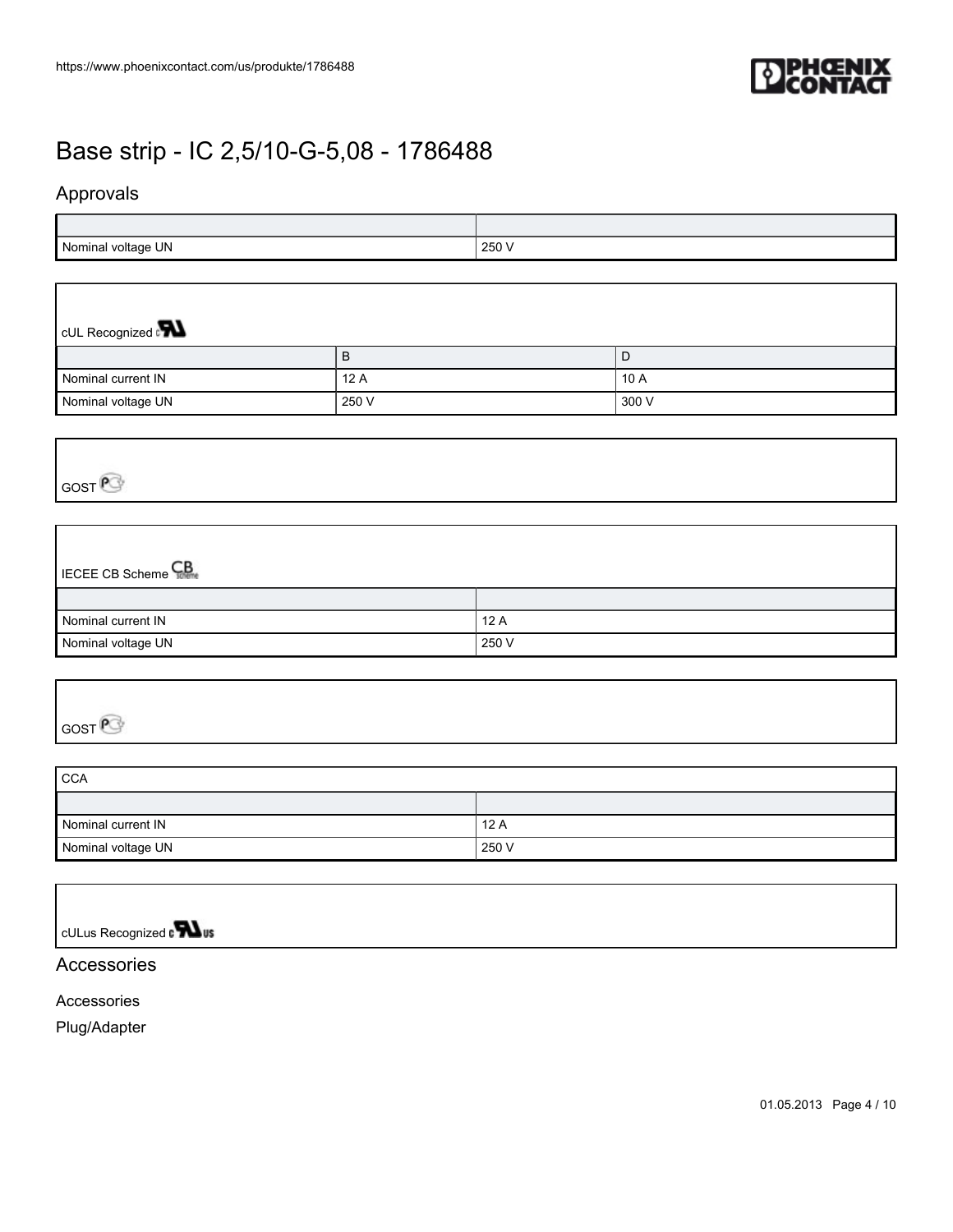

## Accessories

[Test plugs - MPS-MT - 0201744](https://www.phoenixcontact.com/us/produkte/0201744)



Test plugs

[Reducing plug - RPS - 0201647](https://www.phoenixcontact.com/us/produkte/0201647)



Reducing plug, Color: gray

[Coding profile - CP-MSTB - 1734634](https://www.phoenixcontact.com/us/produkte/1734634)



Coding profile, is inserted into the slot on the plug or inverted header, red insulating material

Additional products

[Base strip - DFK-MSTBA 2,5/10-G-5,08 - 1898910](https://www.phoenixcontact.com/us/produkte/1898910)



Header, Nominal current: 12 A, Rated voltage (III/2): 320 V, Number of positions: 10, Pitch: 5.08 mm, Color: green, Contact surface: Tin, Assembly: Soldering

[Base strip - DFK-MSTB 2,5/10-G-5,08 - 0707316](https://www.phoenixcontact.com/us/produkte/0707316)



Plug component, Nominal current: 12 A, Rated voltage (III/2): 320 V, Number of positions: 10, Pitch: 5.08 mm, Connection method: Solder/Slip-on connection, Color: green, Contact surface: Tin, Assembly: Direct mounting, Accessory order no. 5030172 can only be used in conjunction with MSTB 2,5/...ST-5,08 and MSTBT 2,5/...ST-5,08.

01.05.2013 Page 5 / 10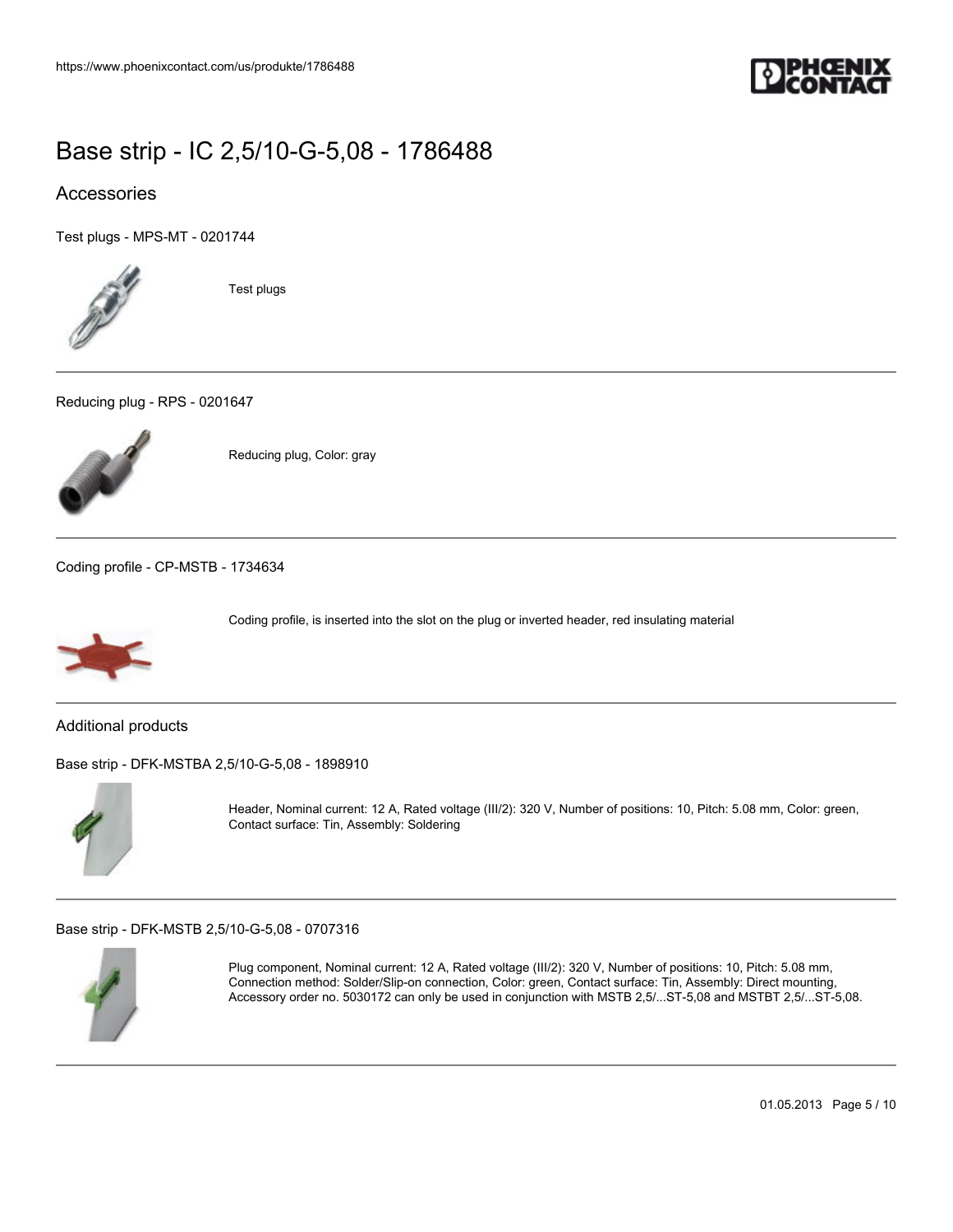

### **Accessories**

[Base strip - A-MSTBVA 2,5/10-G-5,08 - 1872541](https://www.phoenixcontact.com/us/produkte/1872541)



Header, Nominal current: 12 A, Rated voltage (III/2): 320 V, Number of positions: 10, Pitch: 5.08 mm, Color: green, Contact surface: Tin, Assembly: DIN rail

[Printed-circuit board connector - IC 2,5/10-ST-5,08 - 1786255](https://www.phoenixcontact.com/us/produkte/1786255)



Plug component, Nominal current: 12 A, Rated voltage (III/2): 320 V, Number of positions: 10, Pitch: 5.08 mm, Connection method: Screw connection, Color: green, Contact surface: Tin

[Base strip - MSTBW 2,5/10-G-5,08 - 1735808](https://www.phoenixcontact.com/us/produkte/1735808)



Header, Nominal current: 12 A, Rated voltage (III/2): 320 V, Number of positions: 10, Pitch: 5.08 mm, Color: green, Contact surface: Tin, Assembly: Soldering

[Base strip - MSTBVA 2,5/10-G-5,08 - 1755817](https://www.phoenixcontact.com/us/produkte/1755817)



Header, Nominal current: 12 A, Rated voltage (III/2): 320 V, Number of positions: 10, Pitch: 5.08 mm, Color: green, Contact surface: Tin, Assembly: Soldering

[Base strip - MSTBV 2,5/10-G-5,08 - 1758092](https://www.phoenixcontact.com/us/produkte/1758092)



Header, Nominal current: 12 A, Rated voltage (III/2): 320 V, Number of positions: 10, Pitch: 5.08 mm, Color: green, Contact surface: Tin, Assembly: Soldering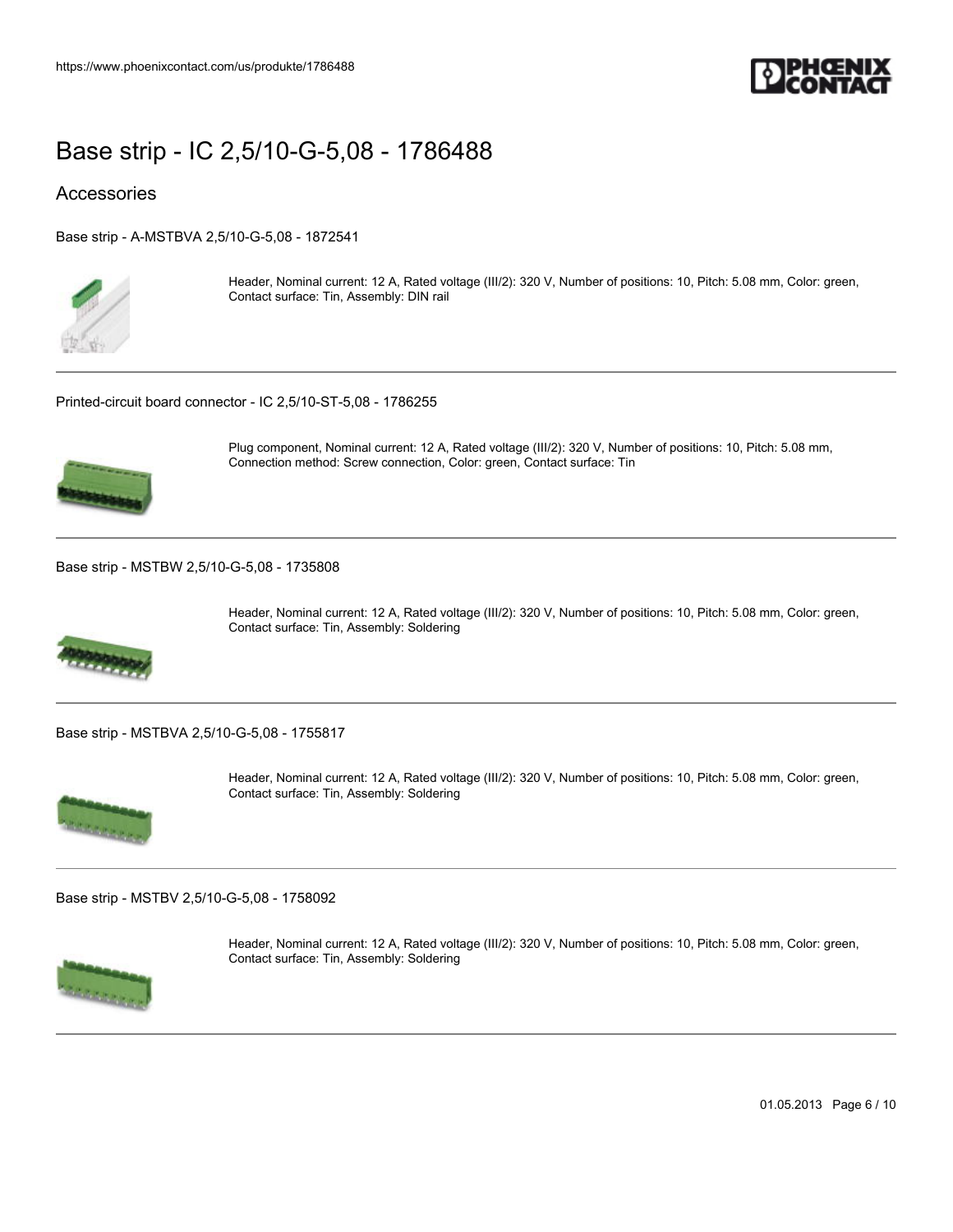

### **Accessories**

[Base strip - MSTB 2,5/10-G-5,08 - 1759091](https://www.phoenixcontact.com/us/produkte/1759091)



Header, Nominal current: 12 A, Rated voltage (III/2): 320 V, Number of positions: 10, Pitch: 5.08 mm, Color: green, Contact surface: Tin, Assembly: Soldering

#### [Base strip - MSTBV 2,5/10-GEH-5,08 - 1808544](https://www.phoenixcontact.com/us/produkte/1808544)



Header, Nominal current: 12 A, Rated voltage (III/2): 320 V, Number of positions: 10, Pitch: 5.08 mm, Color: green, Contact surface: Tin, Assembly: Soldering

#### [Base strip - DFK-MSTBVA 2,5/10-G-5,08 - 1899210](https://www.phoenixcontact.com/us/produkte/1899210)



Header, Nominal current: 12 A, Rated voltage (III/2): 320 V, Number of positions: 10, Pitch: 5.08 mm, Color: green, Contact surface: Tin, Assembly: Soldering

#### [Base strip - MDSTBVA 2,5/10-G-5,08 - 1845413](https://www.phoenixcontact.com/us/produkte/1845413)



Header, Nominal current: 10 A, Rated voltage (III/2): 320 V, Number of positions: 10, Pitch: 5.08 mm, Color: green, Contact surface: Tin, Assembly: Soldering, The article can be aligned to create different nos. of positions! In combination with MVSTB or FKCV plug components, both an MVSTBW (or FKCVW) and an MVSTBR plug (or FKCVR) must be used. Combination with TMSTBP plug components is not possible!

#### [Base strip - MDSTBA 2,5/10-G-5,08 - 1842144](https://www.phoenixcontact.com/us/produkte/1842144)



Header, Nominal current: 10 A, Rated voltage (III/2): 320 V, Number of positions: 10, Pitch: 5.08 mm, Color: green, Contact surface: Tin, Assembly: Soldering, The article can be aligned to create different nos. of positions! In combination with MVSTB or FKCV plug components, both an MVSTBW (or FKCVW) and an MVSTBR plug (or FKCVR) must be used. Combination with TMSTBP plug components is not possible!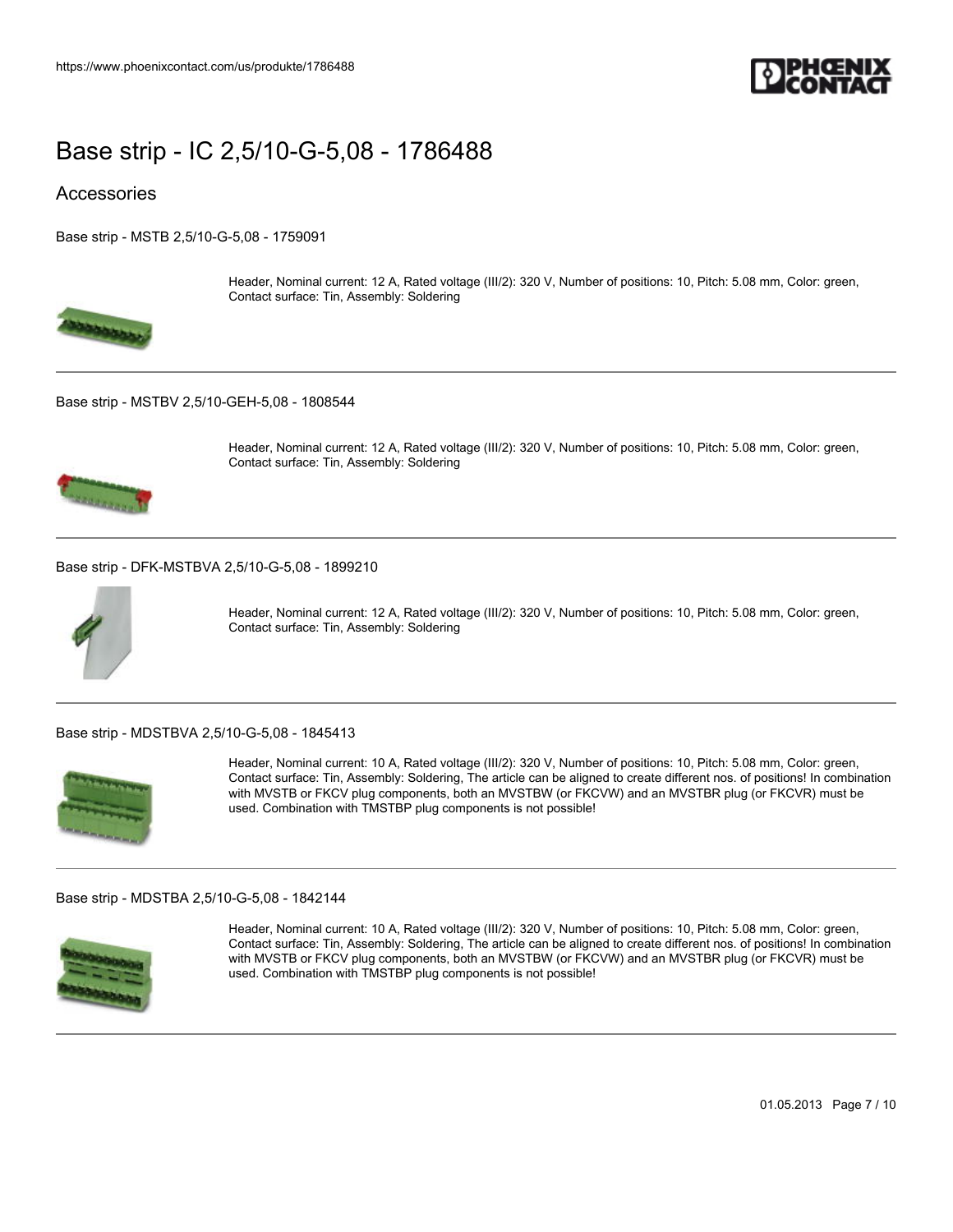

Contact surface: Tin, Assembly: Press-in

### **Accessories**

[Base strip - EMSTBA 2,5/10-G-5,08 - 1880384](https://www.phoenixcontact.com/us/produkte/1880384)



[Base strip - EMSTBVA 2,5/10-G-5,08 - 1859593](https://www.phoenixcontact.com/us/produkte/1859593)



Header, Nominal current: 12 A, Rated voltage (III/2): 320 V, Number of positions: 10, Pitch: 5.08 mm, Color: green, Contact surface: Tin, Assembly: Press-in

Header, Nominal current: 12 A, Rated voltage (III/2): 320 V, Number of positions: 10, Pitch: 5.08 mm, Color: green,

[Printed-circuit board connector - FKIC 2,5/10-ST-5,08 - 1873430](https://www.phoenixcontact.com/us/produkte/1873430)



Plug component, Nominal current: 12 A, Rated voltage (III/2): 320 V, Number of positions: 10, Pitch: 5.08 mm, Connection method: Spring-cage conn., Color: green, Contact surface: Tin

[Base strip - MSTBA 2,5/10-G-5,08-LA - 1768024](https://www.phoenixcontact.com/us/produkte/1768024)



Header, Nominal current: 12 A, Rated voltage (III/2): 320 V, Number of positions: 10, Pitch: 5.08 mm, Color: green, Contact surface: Tin, Assembly: Soldering

[Base strip - MSTBA 2,5/10-G-5,08 - 1757323](https://www.phoenixcontact.com/us/produkte/1757323)



Header, Nominal current: 12 A, Rated voltage (III/2): 320 V, Number of positions: 10, Pitch: 5.08 mm, Color: green, Contact surface: Tin, Assembly: Soldering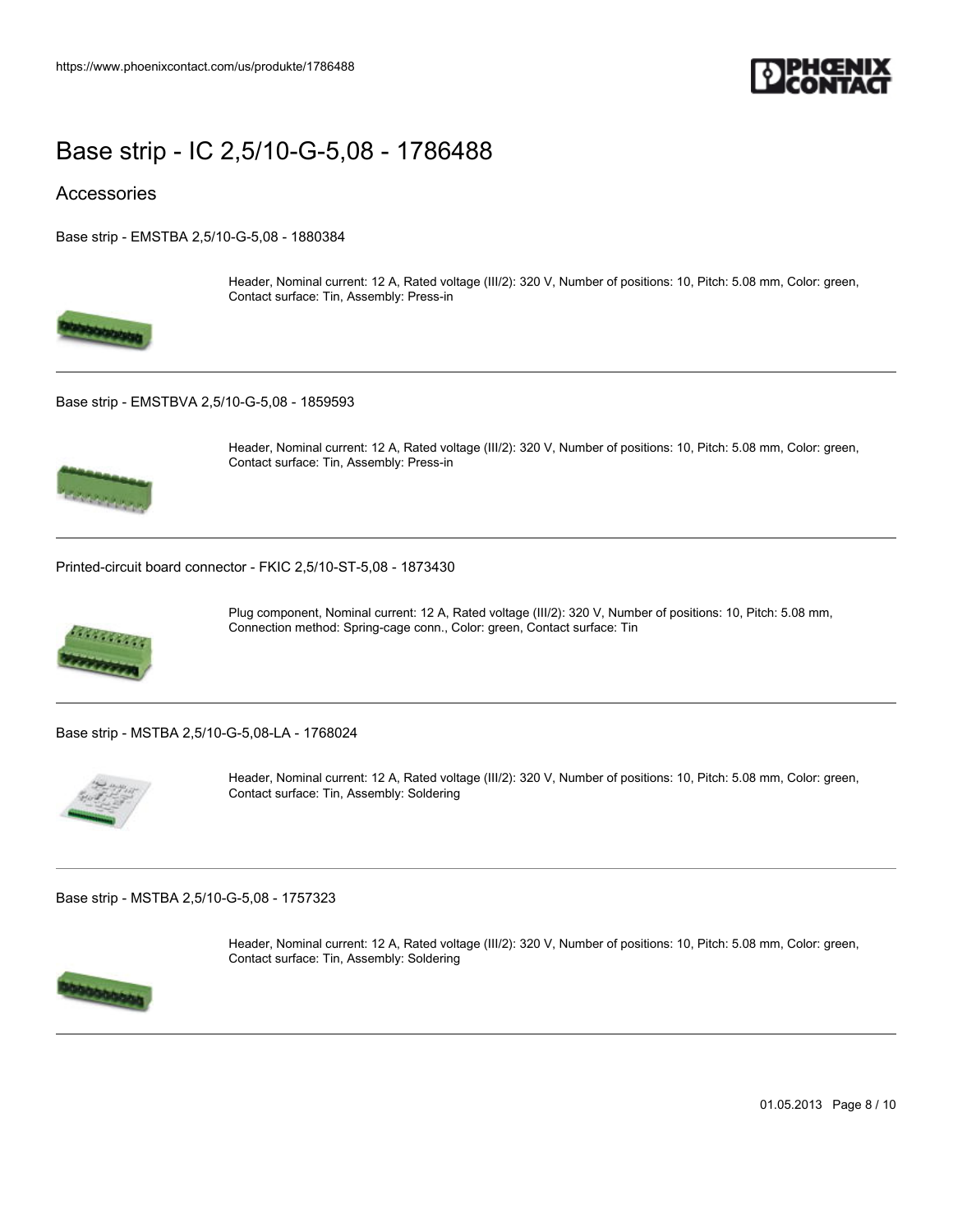

### **Accessories**

[Base strip - MSTB 2,5/10-G-5,08-LA - 1770795](https://www.phoenixcontact.com/us/produkte/1770795)



Header, Nominal current: 12 A, Rated voltage (III/2): 320 V, Number of positions: 10, Pitch: 5.08 mm, Color: green, Contact surface: Tin, Assembly: Soldering

#### [Base strip - MDSTBV 2,5/10-G1-5,08 - 1762583](https://www.phoenixcontact.com/us/produkte/1762583)



Header, Nominal current: 10 A, Rated voltage (III/2): 320 V, Number of positions: 10, Pitch: 5.08 mm, Color: green, Contact surface: Tin, Assembly: Soldering, In combination with MVSTB or FKCV plug components, both an MVSTBW (or FKCVW) and an MVSTBR plug (or FKCVR) must be used. Combination with TMSTBP plug components is not possible!

#### [Base strip - MDSTB 2,5/10-G1-5,08 - 1762457](https://www.phoenixcontact.com/us/produkte/1762457)



Header, Nominal current: 10 A, Rated voltage (III/2): 320 V, Number of positions: 10, Pitch: 5.08 mm, Color: green, Contact surface: Tin, Assembly: Soldering, In combination with MVSTB or FKCV plug components, both an MVSTBW (or FKCVW) and an MVSTBR plug (or FKCVR) must be used. Combination with TMSTBP plug components is not possible!

[Base strip - SMSTBA 2,5/10-G-5,08 - 1767452](https://www.phoenixcontact.com/us/produkte/1767452)



Header, Nominal current: 12 A, Rated voltage (III/2): 320 V, Number of positions: 10, Pitch: 5.08 mm, Color: green, Contact surface: Tin, Assembly: Soldering

[Base strip - SMSTB 2,5/10-G-5,08 - 1769544](https://www.phoenixcontact.com/us/produkte/1769544)



Header, Nominal current: 12 A, Rated voltage (III/2): 320 V, Number of positions: 10, Pitch: 5.08 mm, Color: green, Contact surface: Tin, Assembly: Soldering